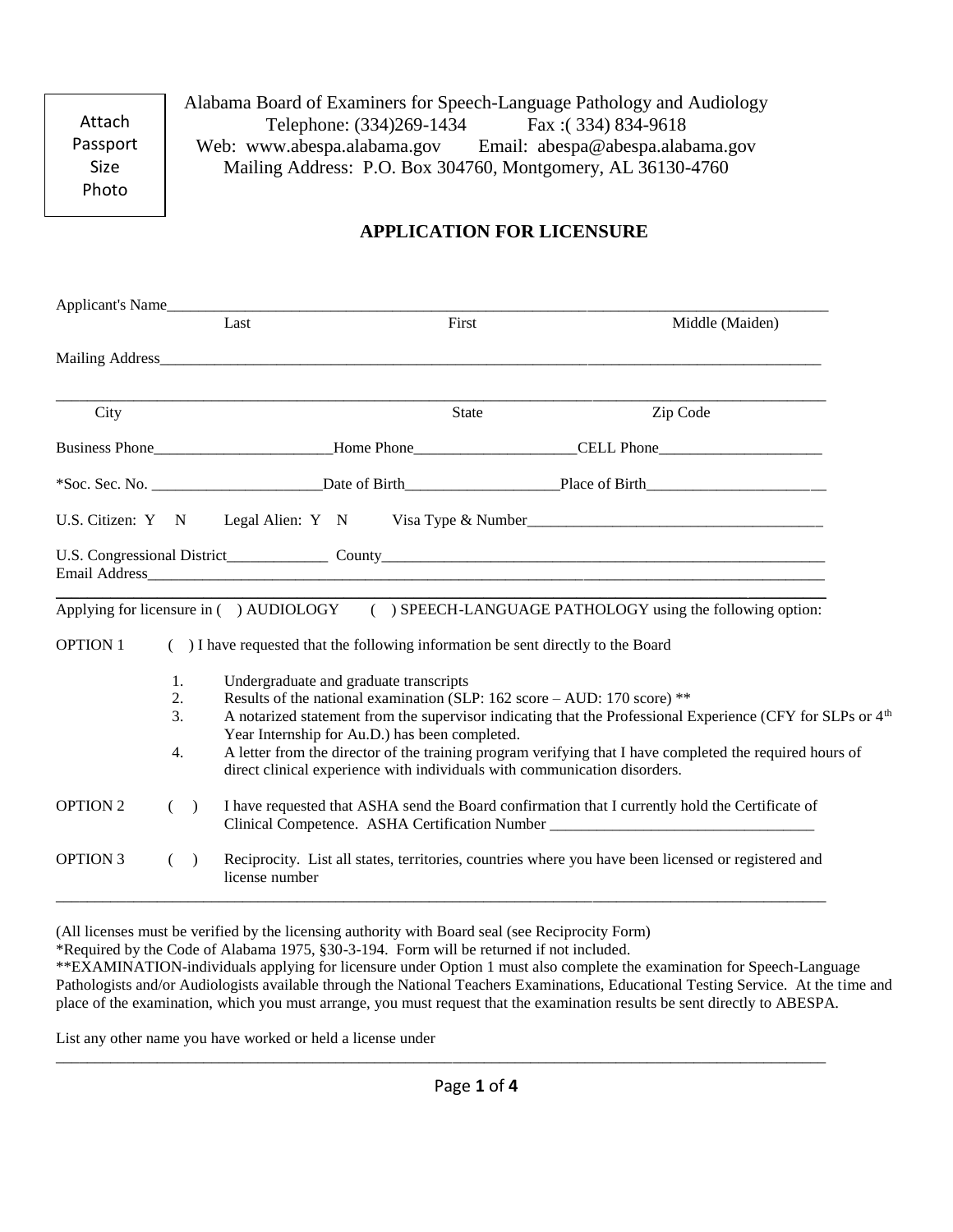- 1) Has any state rejected your application for licensure? \_\_\_\_Yes \_\_\_\_ No
- 2) Has any state imposed any form of disciplinary action (revocation, suspension, reprimand, fine, etc. on you or your license? Yes No
- 3) Do you have any unresolved or pending complaints or disciplinary action against you or your license? \_\_\_\_Yes \_\_\_\_No
- 4) Have you ever been convicted of, or accepted a plea of guilty, nolo contendere (no contest), or received a deferred sentence in any court to a felony? \_\_\_\_\_\_ yes \_\_\_\_\_\_\_\_ no

If YES, please explain and provide a copy of the court document with conviction and sentence information

5) To the extent that it impairs your ability to function as an SLP or Audiologist, have you ever used or are you currently using intoxicating liquors, drugs or other chemical substances obtained with or without prescriptions?\_\_\_\_Yes \_\_\_\_No

\_\_\_\_\_\_\_\_\_\_\_\_\_\_\_\_\_\_\_\_\_\_\_\_\_\_\_\_\_\_\_\_\_\_\_\_\_\_\_\_\_\_\_\_\_\_\_\_\_\_\_\_\_\_\_\_\_\_\_\_\_\_\_\_\_\_\_\_\_\_\_\_\_\_\_\_\_\_\_\_\_\_\_\_\_\_\_\_\_\_\_\_\_\_\_\_\_\_\_\_\_\_\_\_\_\_\_\_ \_\_\_\_\_\_\_\_\_\_\_\_\_\_\_\_\_\_\_\_\_\_\_\_\_\_\_\_\_\_\_\_\_\_\_\_\_\_\_\_\_\_\_\_\_\_\_\_\_\_\_\_\_\_\_\_\_\_\_\_\_\_\_\_\_\_\_\_\_\_\_\_\_\_\_\_\_\_\_\_\_\_\_\_\_\_\_\_\_\_\_\_\_\_\_\_\_\_\_\_\_\_\_\_\_\_\_

6) Have you ever been a participant in a drug or alcohol treatment or rehabilitation program in which you were monitored or supervised relative to your use of drugs or alcohol? \_\_\_\_\_Yes \_\_\_\_No

Any YES answers to questions 1-6 requires a notarized explanation.

How many years have you been employed as an SLP or Audiologist? \_\_\_\_\_\_\_\_\_\_\_\_\_\_\_\_

## **CITIZENSHIP/IMMIGRATION STATUS**

Per Code of Alabama, 1975 §31-13-5 of the Beason-Hammon Alabama Taxpayer and Citizen Protection Act-Immigration Law, all persons holding or applying for a license to practice in Alabama must show proof of citizenship or immigration status.

Please check appropriate status, and return your documentation along with your licensure application.

- **\_\_\_\_\_ I am a United States Citizen. I am submitting the attached copy of my document to prove citizenship/legal presence:**
- \_\_\_\_\_ Alabama Driver's License or Identification issued by Department of Public Safety
- Driver's License from other state that required proof of lawful presence
- \_\_\_\_\_ Birth Certificate indicating US birth
- \_\_\_\_\_ Valid US Passport
- \_\_\_\_\_ Military Identification showing US as place of birth
- \_\_\_\_\_ Naturalization documents
- \_\_\_\_\_ Certificate of citizenship
- \_\_\_\_\_ Consular report of birth abroad of US citizen
- \_\_\_\_\_ Bureau of Indian Affairs identification
- \_\_\_\_\_ American Indian Card issued by Homeland Security
- Final adoption decree showing person's name and place of US birth
- \_\_\_\_\_ A valid Uniformed Services Privileges and Identification Card
- \_\_\_\_\_ Extract from a United States hospital record of birth created at the time of the person's birth indicating the place of birth in the United States
- \_\_\_\_\_ Certification of birth issued by U S Department of State

#### **\*\*\*\*\*\*\*\*\*\*\*\***

**\_\_\_\_\_ I am not a United States Citizen. The copy of the document(s) to prove legal presence I am submitting (and attached to this checklist) is as follows:**

- \_\_\_\_\_ I-327 Re-entry Permit
- \_\_\_\_\_ I-551 Permanent Resident Card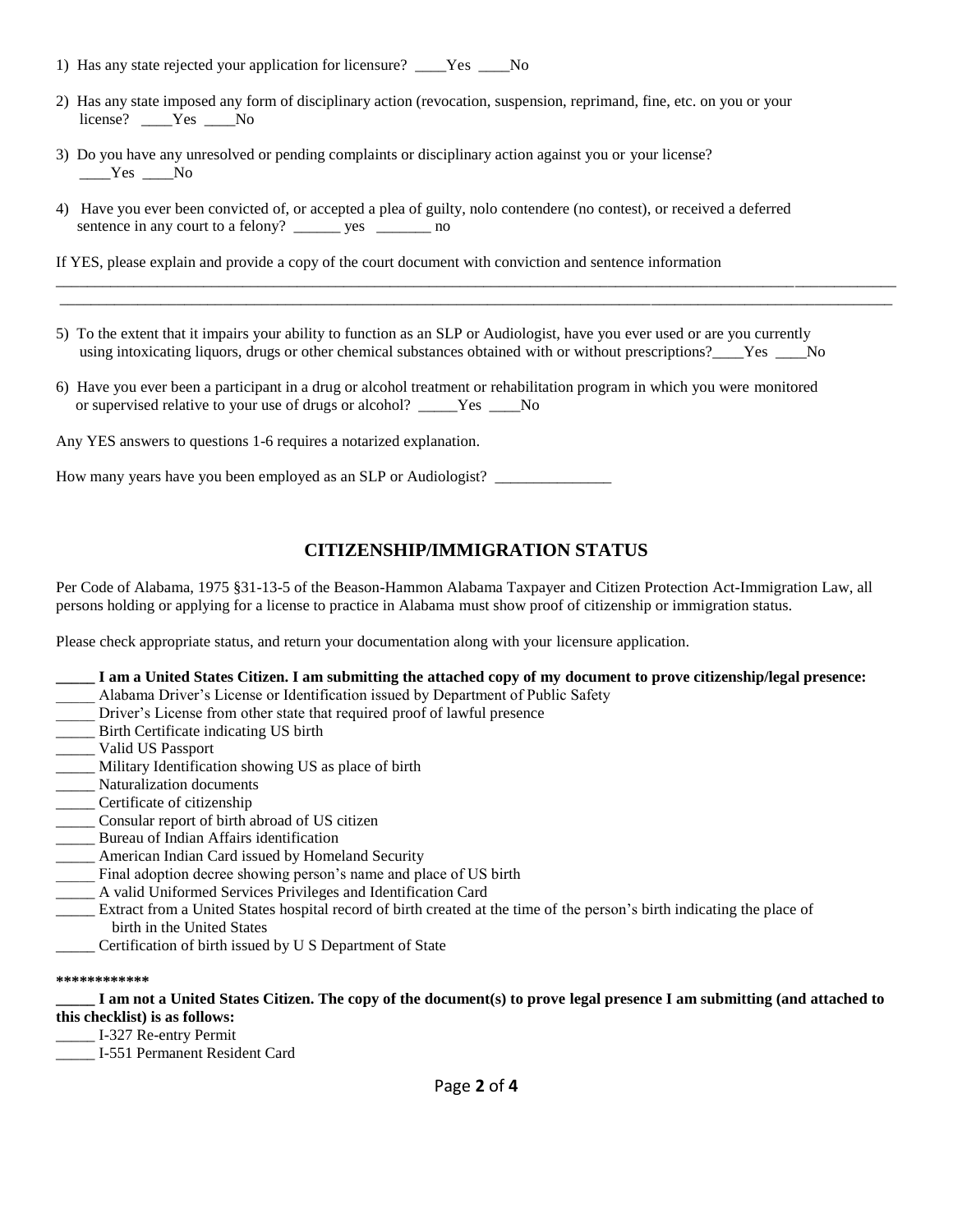- \_\_\_\_\_ I-571 Refugee Travel Document
- \_\_\_\_\_ I-766 Employment Authorization Card
- \_\_\_\_\_ I-94 Arrival/Departure Record
- \_\_\_\_\_ Unexpired Foreign Passport
- \_\_\_\_\_ Temporary I-551 Stamp (on passport or I-94)
- \_\_\_\_\_ I-20 Certificate of Eligibility for non-immigrant (F-1) student status
- \_\_\_\_\_ DS 2019 Certificate of Eligibility for Exchange Visitor (J-1) status
- \_\_\_\_\_ Machine-readable immigrant Visa (with temporary I-551 language)
- \_\_\_\_\_ Other: (Explain)

## ACADEMIC HISTORY

**UNDERGRADUATE SCHOOL**

|                                |                                            | $State$    |
|--------------------------------|--------------------------------------------|------------|
|                                |                                            |            |
| <b>GRADUATE SCHOOL</b>         |                                            |            |
|                                | Name                                       |            |
|                                |                                            |            |
|                                |                                            |            |
| <b>OTHER EDUCATION SETTING</b> |                                            |            |
|                                |                                            |            |
|                                |                                            |            |
|                                |                                            |            |
|                                | <b>EMPLOYMENT HISTORY</b>                  |            |
|                                |                                            |            |
|                                |                                            |            |
|                                | (Include street, city, state and zip code) |            |
|                                |                                            | Start Date |
|                                |                                            |            |